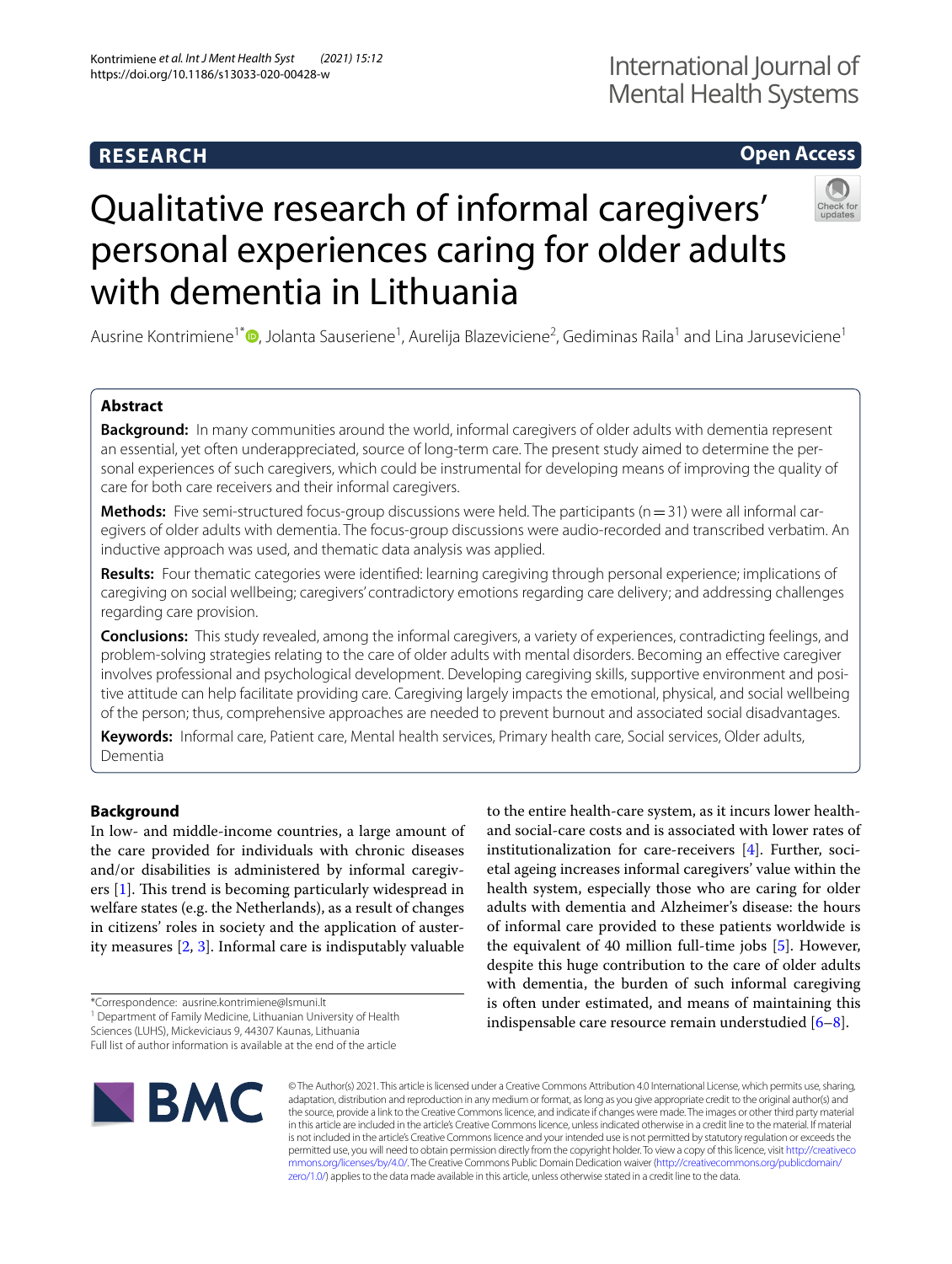A recent study conducted in the Netherlands revealed that informal caregivers of people with dementia experience a higher caregiving burden than do regular-care caregivers [\[9](#page-8-7)]. Other studies have supported this, showing that informal caregiving for older adults with dementia has a negative effect on the caregivers themselves, such as by increasing loneliness, stress, and social isolation [[10,](#page-8-8) [11\]](#page-8-9); negatively impacting mental and physical health outcomes  $[12-14]$  $[12-14]$ ; and impeding financial potential  $[15]$  $[15]$ . Further, caregivers have been found to self-report lower levels of quality of life and health in general when compared to non-caregivers [[1](#page-8-0), [9](#page-8-7)] and to have chronic physical conditions [\[16](#page-8-13)].

In Lithuania, as in many Central and Eastern European countries, informal caregiving based on the Semashko model (which was originally developed during the Soviet Union years and distributed across constituent states) has traditionally played a signifcant role in long-term care provision  $[17]$ . The Semashko model represents a centralized health-care model in which patient care is mainly provided by district physicians and specialists [[17\]](#page-8-14). However, Lithuania's social-care services remain in the development stage and, at present, institutional care is the only form of social- and nursing-care service available for older adults [\[18](#page-8-15), [19\]](#page-8-16). Lithuania, similar to several other countries in Eastern Europe, also has underdeveloped support schemes for caregivers, and only provides benefts for dependent persons; this situation has previously been described as inadequate [\[20](#page-8-17)]. Furthermore, studies of other countries have shown that the fragmentation of health and social care can cause inconsistencies in care provision and to negatively impact the use of existing related resources [[6](#page-8-5), [18,](#page-8-15) [20](#page-8-17)].

Research on health- and social-care environments in Lithuania commenced following the initiation of healthcare reforming the 1990s, after the collapse of the Soviet Union. However, these early studies were mostly confned to assessment of the basic needs of people with disabilities, with the role of informal caregivers being underappreciated or disregarded entirely. The experience of informal caregivers in Lithuania has been academically examined as recently as approximately 2006; however, informal caregivers of patients with dementia have only been considered in a very small number of studies, which were also small in scale [\[21](#page-8-18), [22\]](#page-8-19). Nevertheless, these studies revealed that informal caregivers in Lithuania have a lack of clear information regarding their role and responsibilities, difficulties adapting to the home environment, a need to combine their work and caregiving, and a lack of support from other family members and institutions [\[21](#page-8-18), [22\]](#page-8-19).

Informal caregiving for older adults with dementia can be considered a sensitive and complex phenomenon that requires in-depth, large-scale analysis that encompasses a range of cultures and contexts. Further, development of national policies for long-term care for older adults with dementia requires an assessment of informal caregiving, as this service represents an essential aspect of the care system. The present study aimed to further clarify such caregivers' experiences caregiving for older adults with dementia, which could be instrumental for identifying means of improving the quality of care provided for such adults and for highlighting the need for protective policies for their informal caregivers.

#### **Methods**

#### **Study design**

This study forms part of an ongoing large-scale, multidirectional, 3-year (2017–2020) project titled "Integrated Health Care for Senior Mental Health: Developing an Intersectoral Cooperative Care Model, "which is fnanced by the Lithuanian Research Council (S-MIP-17-121). Our research team aims to comprehensively identify the health-care- and social-care-related needs of Lithuaniabased older adults with dementia and their family caregivers. Furthermore, we also seek to identify means of optimizing the use of available health- and social-care resources in a manner that improves such patients' wellbeing. The underlying aim of the project is to improve health- and social-care provision for older adults with dementia and their informal caregivers by establishing horizontal cooperation links among professionals from diferent sectors. In particular, by focusing on both care receivers and informal caregivers, the issues identifed in this area can be considered to be comprehensively representative.

The scope of the present paper concerns comprehensive in-depth research into the personal experiences of informal caregivers for older adults with dementia, as well as the impact their caregiving role has on certain aspects of their own lives. A previous study has analysed informal caregivers' experiences regarding the Lithuanian system of care for older adults with dementia [[23](#page-8-20)].

Our team of researchers chose a qualitative research approach in which informal caregivers' experiences were investigated as a phenomenon, and sought to gather data by holding focus-group discussions, which would help us to obtain a more in-depth understanding of the experiences and personal insights of the participants. The study was performed in Kaunas, the second largest city in Lithuania; Kaunas is located in the center of the country and has socioeconomic indicators that are similar to the national averages. The Kaunas Regional Biomedical Research Ethics Committee approved this study on 2018- 04-23 (No. BE-2-47).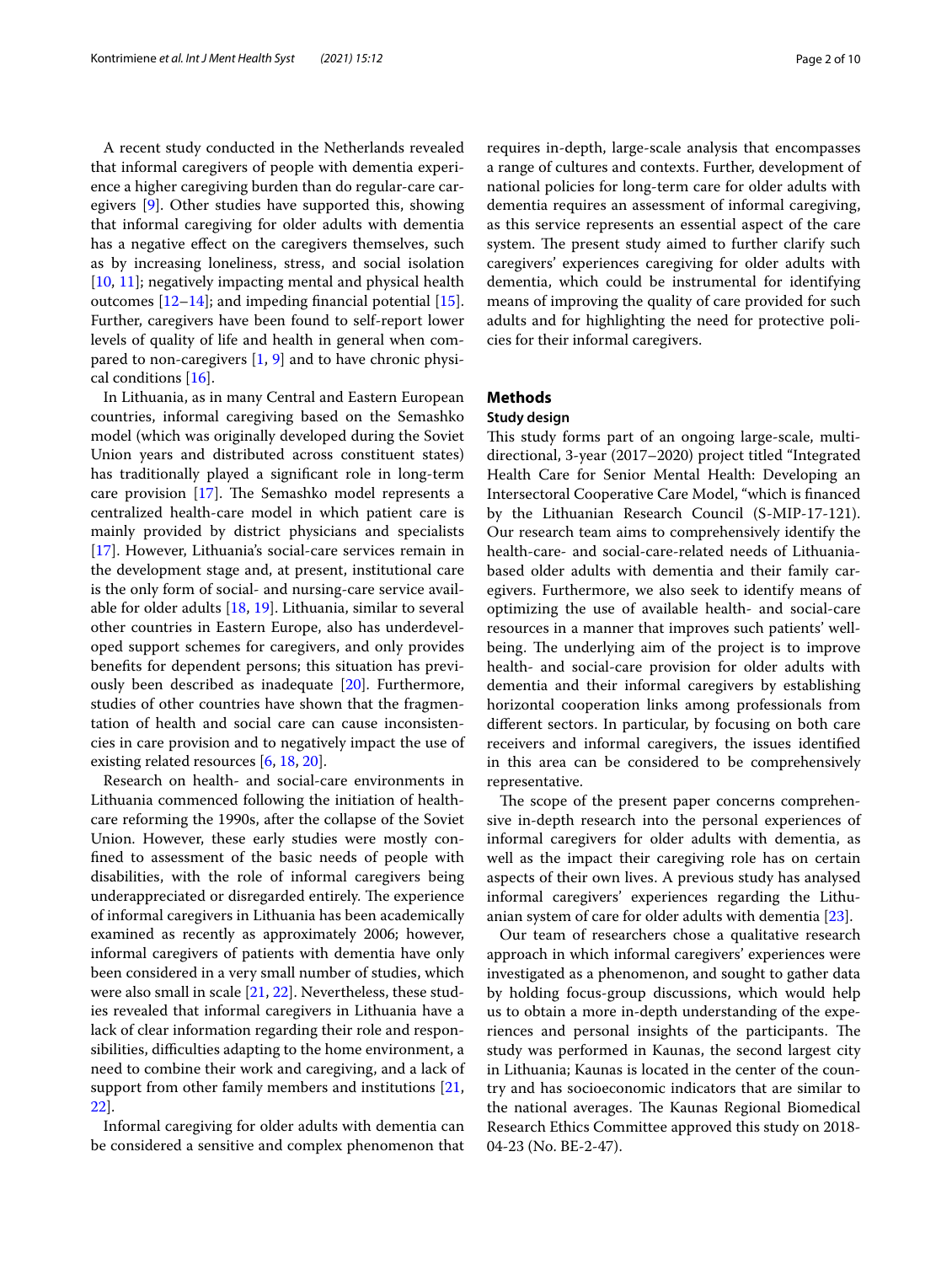#### **Participants**

The participants were informal caregivers who were the sole individuals providing special care or nursing to cohabiting relatives with dementia who were aged 65 years or over. Inclusion criteria for the focus group participants were: the care receiving patient was 65 years of age or older; the patient was diagnosed with Alzheimer's disease or dementia; the patient was nursed at home; caregiver was a family member (a child of the patient, spouse or other relative) or a close friend; care receiver and caregiver were living together. Exclusion criteria for the focus group participants were: the care receiving patient was undergoing an active treatment, such as chemotherapy, surgical interventions or other; the patient was nursed at the institutional caring home; the patient was receiving palliative care.

To recruit such individuals, we focused on two large public clinics in Kaunas City (which cumulatively represented the local clinics for approximately two thirds of the population of Kaunas; one of the clinics was the biggest clinic in Kaunas and has fve separate large departments located throughout the city), identifying suitable patients who were served by these clinics and, by extension, their informal caregivers.

As the frst step of our research, we contacted family physicians and psychiatrists afliated with the two large primary healthcare centers and informed them of our study. We then asked them to identify eligible patients who were nursed by informal caregivers, and to request the caregivers' consent to be contacted for participation in the study. Consequently, a list of all informal caregivers  $(n=98)$  who agreed to participate in the study was created. Our researchers then contacted the informal caregivers via telephone and invited them to participate in the study. A total of 94 informal caregivers were invited to participate (four were not invited as a result of technical difculties, such as an incorrect telephone number listed);of these, 31 agreed. Among the most frequent reasons for refusing to participate were difficulties regarding leaving care receivers alone and an inability to fnd a replacement carer; other reasons included unwillingness to discuss the care receiver in a group discussion with other participants, and poor health on the part of the caregiver. Participation was on a voluntary basis; no reward for participation was ofered or provided.

The participants were informed of the objectives and the course of the study, as well as their rights and entitlement to terminate their participation at any time. Participants then signed an informed consent form and completed an anonymous questionnaire that obtained details such as their age, gender, relationship with the care receiver, and the length of time they had been providing care. For confdentiality reasons, participants were asked not to mention any given or family names during the discussions.

#### **Data collection**

Five semi-structured focus-group discussions were held in January–April 2018. Each focus group comprised 5–9 participants and two researchers. Five participants took part in the frst focus group, six in the second, nine in the third, fve in the fourth and fve in the ffth. Groups were homogenous whereas all participants provided daily caregiving for a dependent person with dementia and all of them were family members of younger generation (e.g. daughters, sons). Each discussion was audio-recorded. The structure of the discussion was monitored by the researchers, who asked four pre-prepared open questions, but the participants could also discuss other aspects and were encouraged to share any experiences they thought were relevant. The four prepared questions were: (1) "What type of specialists/ individuals do you think are directly involved in the care/ supervision or coordination of the person you care for?" (2) "How would you evaluate the present care of the person you nurse—can you name any positive and negative aspects?" (3) "In your opinion, what are the basic needs of your care receiver that, if met, would ensure proper, more efective, and better care, overall?" (4) "What is your personal experience as a caregiver? "At the end of each discussion, we asked an additional question: "Are there any other aspects of your experiences that have not been discussed that you think are important to mention?" The focus-group discussions lasted 45–70 min, depending on the size of the group and the depth of discussion that occurred in response to the additional information provided by participants. Saturation of the theme was reached after the fourth focus-group discussion, as the ffth focus-group discussion provided no new content; consequently, the data collection was stopped after the latter discussion.

#### **Data analysis**

After the five focus-group discussions had been completed, the audio recordings were transcribed verbatim. Two independent researchers systematically reviewed the entire dataset and coded the data by selecting the closest coding terms for the words used by the participants. Later, each researcher's coded transcripts were compared with the others, and this showed that the majority of the codes were similar. Any coding diferences that were found were resolved through securing common consent among the researchers. Thematic categories were composed by grouping similar codes, and these were then formulated into main themes. The data analysis was based on the inductive approach and the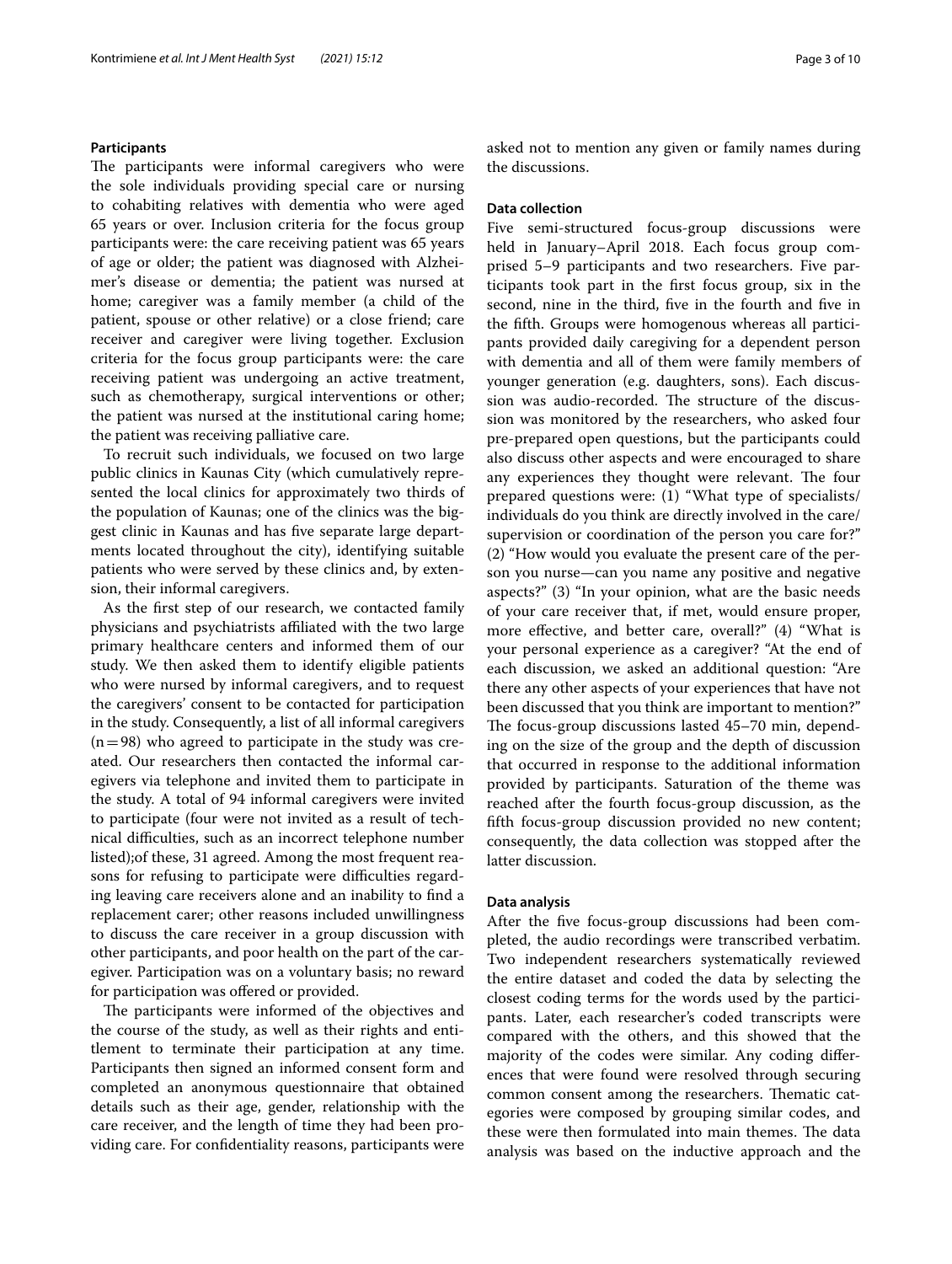thematic analysis strategy  $[24]$  with the aim of effectively identifying and summarizing the problems experienced by the participants.

In the quotations presented in ["Results](#page-3-0)" section we have used several symbols: bracketed ellipses ([…]) indicate parts of a sentence that have been omitted; for ordinary or signifcant pauses we have inserted ellipses (…); and for the investigators' explanations we have used square brackets (e.g., "[address]"). Additionally, labels have been inserted to indicate the source of the citations in relation to the original datasets (e.g.,"G3" indicates the third focus group).

#### <span id="page-3-0"></span>**Results**

There were 31 participants in this study (Table  $1$ ). The majority were female  $(n=28)$ , with most being daughters of the care receivers ( $n=20$ ). The youngest caregiver was 34 years old, and the oldest was 74 years old (interquartile range:  $48-58$  years). The longest time spent caring was 26 years, and the shortest time was one year (interquartile range: 2.5–8 years).

Through the data analysis, the researchers identified four thematic categories relating to the personal experiences of the participants: (1) learning caregiving through personal experience; (2) implications of caregiving on social wellbeing; (3) caregivers' contradictory emotions

<span id="page-3-1"></span>**Table 1 Demographic data of the study participants**

| Gender (n)                        |                                 |
|-----------------------------------|---------------------------------|
| Women                             | 28                              |
| Men                               | 3                               |
| Age (years)                       | Min 34; max 74<br>$IOR*: 48-58$ |
| Relation to the care receiver (n) |                                 |
| Daughter                          | 20                              |
| Niece                             | 4                               |
| Granddaughter                     | $\overline{2}$                  |
| Son                               | 2                               |
| Daughter-in-law                   | 1                               |
| Son-in-law                        | 1                               |
| Not a relative                    | 1                               |
| Years of caregiving               | Min 1; max 26<br>IQR*: 2.5-8    |
| Age of the care receiver (years)  | Min 67; max 98<br>Average: 85.6 |
| Gender of the care receiver (n)   |                                 |
| Females                           | 31                              |
| Males                             | 4                               |
| Primary mental disorder (n)       |                                 |
| Dementia                          | 31                              |
| Alzheimer's disease               | 4                               |
| *IQR: interquartile range         |                                 |

regarding care delivery; and (4) addressing challenges regarding care provision.

#### **Learning caregiving through personal experience**

The informal caregivers developed a set of specific care competencies over the course of their caring practice, ranging from logic-based organization of care (e.g., segmentation of hygienic procedures—"She gets tired during the day. First, I wash her head; I wash the rest of her body the following day" G5) to nursing-care provision (e.g., experience in the management of leg ulcers) and dietary supplements ("I give her a variety of vitamins"; G2). Some focus-group participants indicated their active involvement in the adjustment of treatment (certain selfmedication behaviour towards medication administration), which may change the initial treatment prescribed by the physician:

*She [the care receiver] was prescribed sticking patches [for pain management]. These had some efect, but she developed spasms […], so I decided to discontinue the treatment and removed the patch. Maybe there was an overlap of medicines? […] later, they prescribed morphine. Once her pain had subsided, she no longer needed the morphine, so I stopped giving it to her. […] for Parkinson's […] she takes two kinds of medicine—two tablets in the morning and two in the evening. On days when I notice that she is not trembling, I reduce her intake by one tablet. Then, I give her pills for dementia, for her confusion, which I cut in half [regulates the dose] (G4).*

The focus-group participants reported experiencing anxiety, as a result of their relative inexperience, when interacting with existing care resources, which led to inadequate usage of these resources—"one does not know to what one is entitled—what we can get" (G1).

*We […] learned too late that there are such things as [day] centers. Tat a bus comes and takes them [the care receivers]. They can draw and write there; they need communication (G2).*

The caregivers also expressed worries regarding deficiencies in their caregiving skills and felt that there is a need for formalized educational activities to help them address various issues that arise during caregiving.

*Well, I am doing something here [providing care]. However, you do something and sometimes wonder whether you are doing it well […]. But you cannot know everything. If, somehow, you could be instructed, could get basic training […], have someone explain it plainly to you. Maybe […] there is*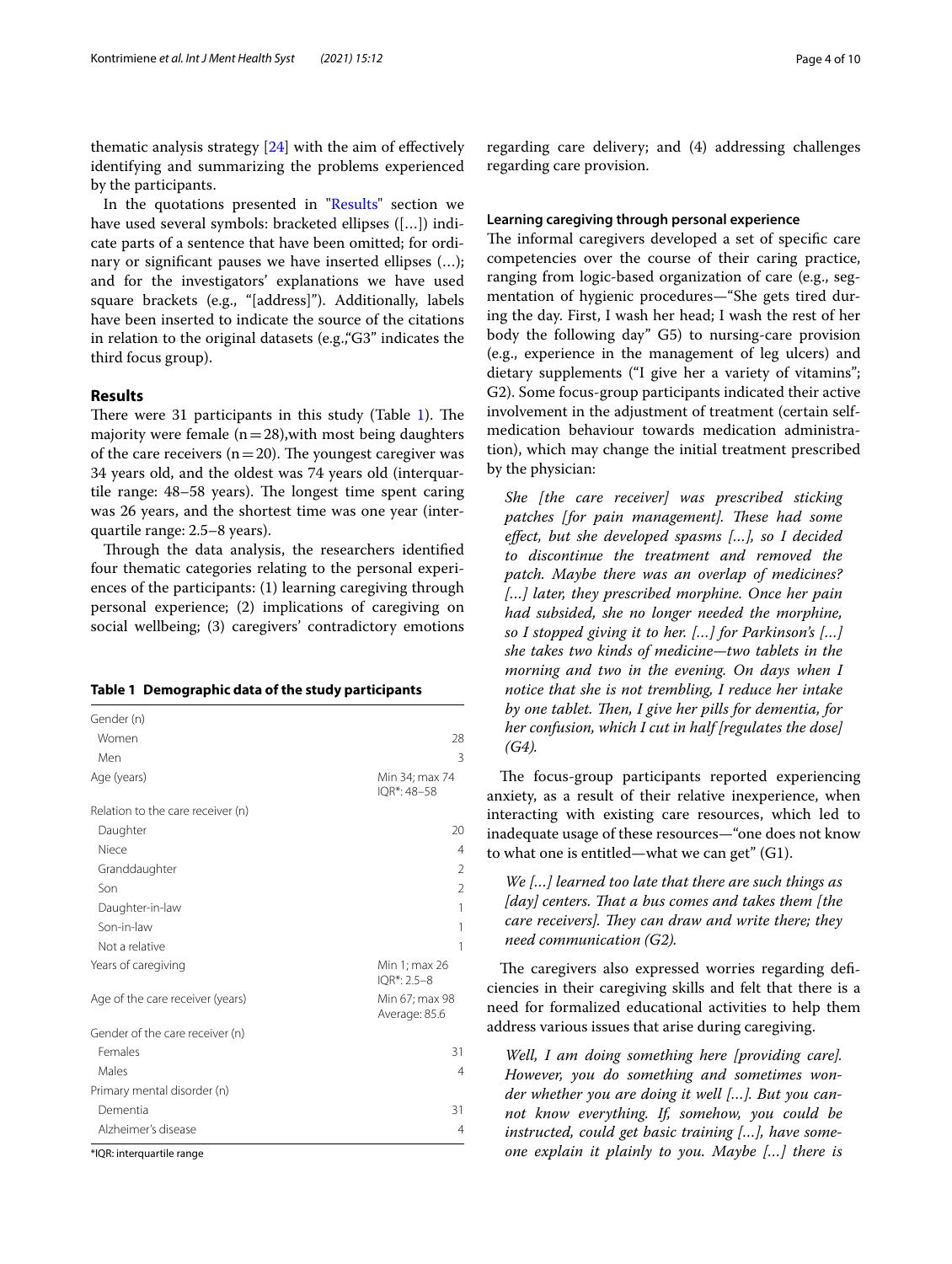*some kind of methodology [for providing certain*  types of care] [...]. They [formal caregivers] could *give demonstrations and say "do this" or "do that" […] (G2).*

Caregiving competencies were obtained through many means. The focus-group participants indicated that experience, even if fragmented, was the most widespread means of gaining a better understanding of the care process.

*You do not even know what you need, in the sense that there are many types of tools [for caregiving].*

*I cannot even imagine what else is needed.*

*Unless you have already [cared for] a person, you really do not know [what to do when providing care]. It [the caregiving] seems to be ok as it is (G4).*

The discussion revealed that the participants attached a high level of signifcance to medical professionals' roles in terms of providing information, advice, or tutorials concerning the pathogenetic disease process, care strategies, and the administering of specifc procedures: "they showed us exercises and told us what to do" (G4). Social communication with peers also seemed to be an important source of information that increased the participants' knowledge regarding care resources: "I only learned of it from other people" (G1).

Informal caregivers' educational backgrounds and professional experience in the medical feld seemed to have a strong efect on their care approach, which indicated that these factors could represent important considerations in regard to enhancing the organization of informal care and improving the results of nursing care.

*My mother… she had a stroke three years ago. She is 82 now. So, she could not speak or walk and could not communicate. I am a speech therapist, so I began teaching her [to speak] step-by-step, one syllable after another. And now […] I can at least understand what she wants to say (G3).*

*You know, I am a nurse anaesthetist. So, I can do infusions, if I think one is needed, or give some medication […]; maybe it is easier for me. I consult with the doctor, he gives me prescriptions, and I administer them (G5).*

#### **Implications of caregiving on social wellbeing**

Providing care for older adults with dementia is often a permanent, 24-h job that substantially afects the daily life of the caregiver: "I have practically no personal life" (G4). The participants emphasized that caregiving involves being on virtually permanent standby, including during the night.

*You have to listen all the time. Always be on standby (G4).*

*The nights were probably the hardest (G3).* 

Participation in the job market while performing caregiving is virtually impossible as a result of the absence of a supporting network for caregivers in Lithuania. Exclusion from the labour market has a negative efect on caregivers' income and also shortens their work record, which will eventually have an impact on their income in the future, as the pension provided by the state depends on the years spent in the labour market.

*I am delighted that I can be with my mom all the time, but I am also very sad that it is a job. It is my job. And, you know, it is hard work, exhausting. But I do not receive a salary and cannot include it on my work record (G3).*

*Sad, very sad […], because my years of work experience were all for nothing and… What will I get as a pension? It is ok, for now, there is my mother's pension […] but later? What will I do? (G1).*

**Caregivers' contradictory emotions regarding care delivery** During discussions, the focus-group participants expressed a broad spectrum of emotions, often ambivalent, ranging from indiference—"just living, and that is it" (G5)—to highly positive or negative emotions.

*I really fnd it hard. And I love my aunt, she is family. But, sometimes coming home… it seems… you do not want to do it [provide care] anymore. It is like that; that is my experience (G5).*

The study participants frequently mentioned their love for their parents and grandparents, and that their caregiving gave them a chance to return the care they had received during their lifetimes and to strengthen existing relationships: "[…] we are pushed into some kind of circle. […]…the love for our parents does not end" (G2). Informal caregivers sometimes perceived, based on the changing dynamics of their relationship, caring for their loved ones as evidence of their maturity.

*When a person you are close to, your mother, who was an example to you during your lifetime—she lived an active life, did such miraculous things … I thought, "God,, I could never do the things she did"*  … And then she became disabled. Then, I felt pity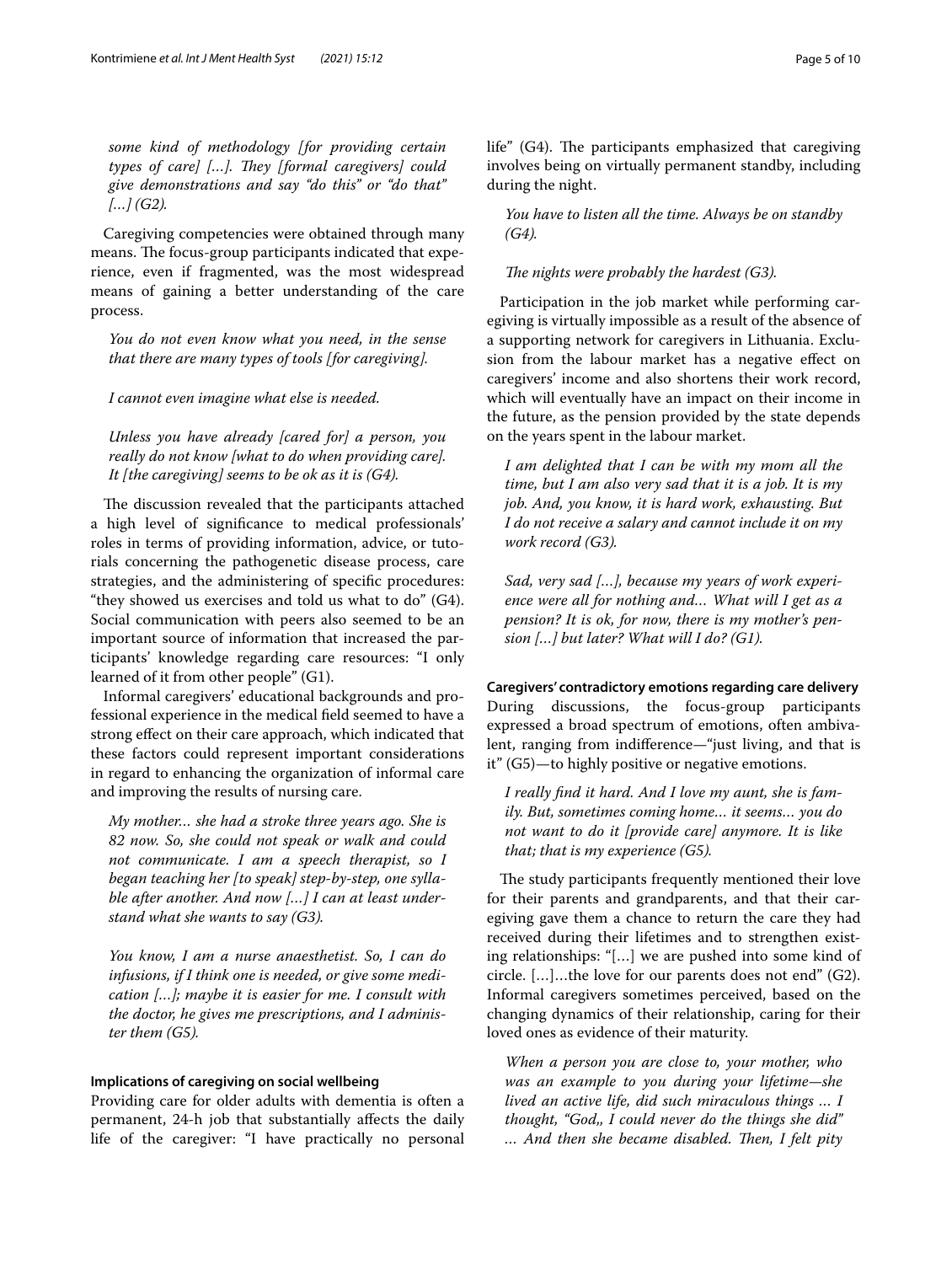*for myself; that it was over; I was no longer a child. Sometimes I would ask her, "Do you know who I am?" She would say—"Yes, I know … you are my daughter." Am I your daughter or am I your mommy now? (G2).*

The study participants had a common perception that they were of absolute importance in the lives of the care receivers—"I am her only contact with the outside world in every regard" (G3). Sometimes, sense of complete competence or even omnipotence in relation to care was expressed: "I cannot trust the care of my mom to anyone, because I know that nobody will look after her better than I do" (G5). On the other hand, the focus-group participants also highlighted negative feelings, such as isolation, loneliness, and anger.

*My emotions … they change suddenly … I become angry. Sometimes, I feel unwillingness and apathy for no reason at all (G2).*

The participants often expressed a sense of suffering as a result of being completely restricted, or even trapped, by their situation: "Like a prisoner; actually, my mother's hostage" (G4). Some focus-group participants refected on their own lives, which were dominated by, or even neglected to maintain, their caregiving role.

*For example, I cannot work normally. I cannot go to work, I have lost my income because I cannot leave her. […] it is not normal. From a moral point of view, yes, it [providing care] is a child's obligation…but she is 65 and I am 42 […]. But that is life; you have to make sacrifces (G5).*

Such emotional tensions relating to caregiving could also lead to a deterioration of mental and physical health. Holding responsibility for the care often means that caregivers' individual needs are neglected, and this can also be accompanied by feelings of anxiety and blame that not everything possible regarding caregiving is being done.

*You become furious for a moment, but then you yell and yell […]. I unload my emotions because they [doctors] told me to. You should not keep them inside, because your blood pressure will go up to 200. My cardiologist said so—"you can yell." (G2).*

*When she had to go to a nursing hospital, she [the care receiver] said that we [the caregivers] wanted to get rid of her (G2).*

Caregiving is highly demanding and causes one to reallocate priorities relating to personal and family life, which can lead to conficts and a deterioration of family relationships.

*My husband feels very angry and annoyed about the situation, but […], who else should provide care, if not the relatives […] (G5).*

#### **Addressing challenges regarding care provision**

The focus-group participants shared their experiences regarding coping with the challenges of caregiving. Adopting a positive attitude towards the situation, securing temporary respite, fnding time for communication with other people, and ensuring one's privacy were reported to be essential measures for the prevention of burnout.

*It is a must, a must, that someone substitutes for you for some time on at least one day a week, Saturday or Sunday, or else you will become sick (G5).*

On the other hand, study participants also emphasized the importance of support from family members, and from health- and social-care professionals.

*My husband and I provide care together, so it does not become too difcult. We let each other take time of when needed. But, if you are alone, then it is very hard (G5).*

*The nurse really helped by giving advice [...]. When you get such support, how can I put it? You feel better (G2).*

When discussing means of enduring the complex situations associated with caregiving, the participants emphasized the need for professional help from psychologists. Furthermore, it also seemed that support groups could exert a positive infuence.

*My opinion now is that if you see a person who is providing care for a person with disabilities […] who needs special needs or nursing, you must also ask about the condition of the relatives. The people who are living in the same home, and who are also caregivers. "How are you?" […] "Do you need any help?" […] yes, we do fnd other caregivers [to substitute for a time], we struggle through […]. But our psychological life […]; we should visit a psychologist or somebody (G2).*

*I think everyone needs a psychologist. And I probably do, too (G5).*

*After sitting here [in the focus-group discussion] and listening… Jesus, thank God that I am not the only one living like this (G1).*

*We talked, we complained [during the focus-group*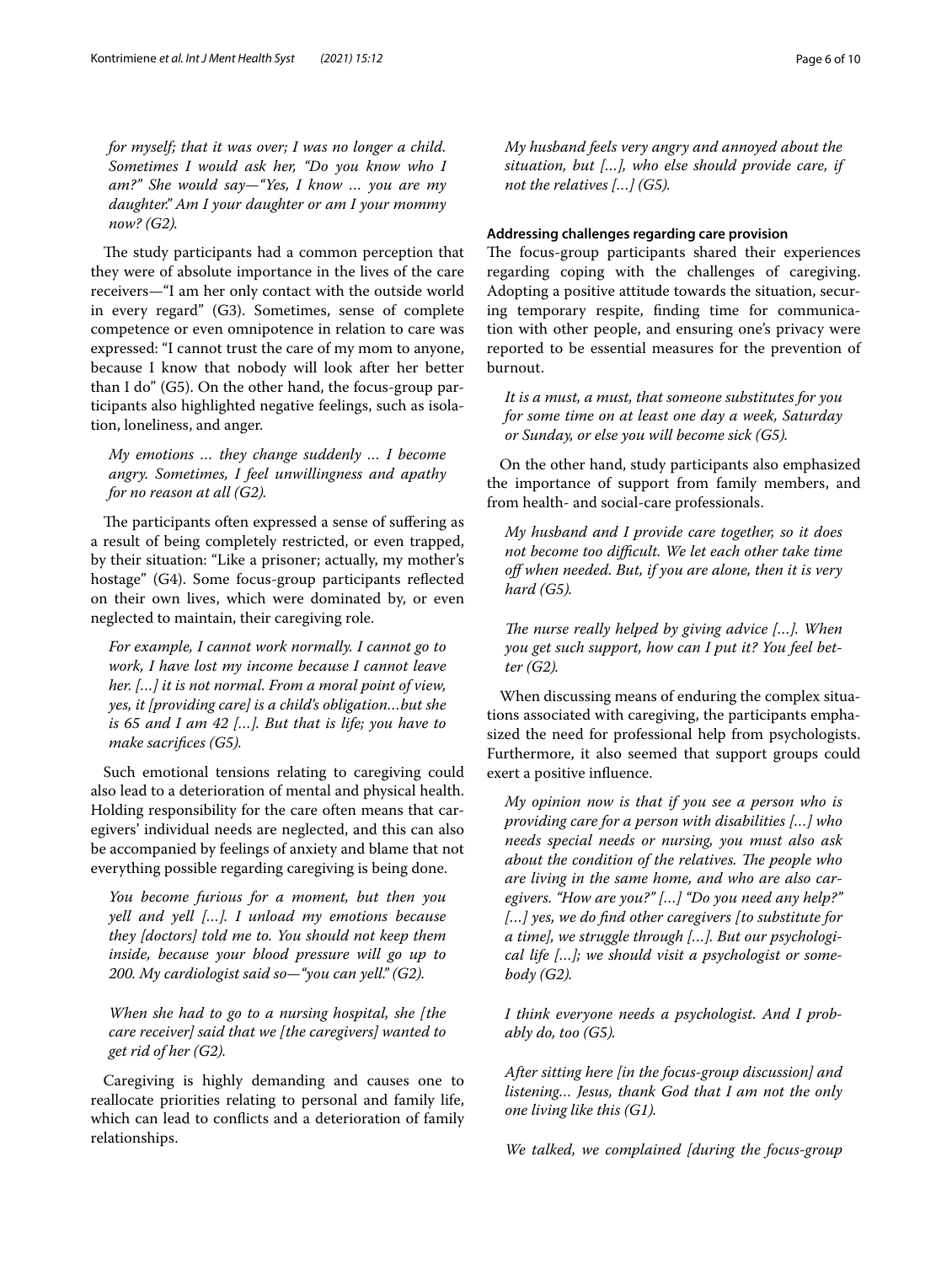#### *discussion]. No one else would have understood (G5).*

Caregivers emphasized the difficulties they experienced when communicating with professionals from the health-care system. Informal caregiving has not been integrated into the Lithuanian healthcare system and is somewhat disregarded—the focus-group participants did not feel like members of the health- and social-care network, but rather as isolated individuals fghting against the network. They mentioned several hurtful interactions with the health-care system.

*If such a situation occurs [the need for hospital treatment], we go to the emergency department. And there … it is scary. You are left alone; you are completely alone and the situation there is terrible for you […] because the attitude is outrageous. […] And if you show a little bit of knowledge and stand up for the person [the care receiver], you immediately receive negative comments and questions: "maybe you are a doctor, since you are asking all these questions?" Specifcally, in my case… I usually say, "I am not a medic; however, I nurse my two parents, so I need to be somewhat interested in medicine." […] If you fnd a humane doctor, only then will you fnd some compromise (G2).*

*I am feeling tired because I have not had a vacation […] for nine years; not a single day of. Really. … She [the care receiver] was admitted to the hospital and the doctor [said]: "you just want to have a vacation." No support, just negative comments… (G5).*

#### **Discussion**

The present study, examining informal caregivers of older adults with dementia, revealed a variety of experiences, contradicting emotions, and problem-solving strategies relating to caring for such individuals. Four main themes of informal caregivers' experiences were identifed: (1) learning caregiving through personal experience; (2) implications of caregiving on social wellbeing; (3) caregivers' contradictory emotions regarding care delivery; and (4) addressing challenges regarding care provision.

Our fndings show that informal caregivers obtain their caregiving knowledge through personal experience and social networks. They seldom receive instruction from health-care providers, and are highly involved in care management, including the correction of medication regimes. However, cases when they must exceed the limits of their competence may result in negative implications regarding the quality and outcomes of care. Moreover, fear of incompetence and ignorance regarding care resources can also evoke psychological distress among caregivers. The focus-group participants expressed a need for formalized training relating to caregiving; several previous studies have reported similar fndings: a study performed in the United States revealed that a caregiver-support program provided caregivers with valuable clinical knowledge and essential skills [\[25](#page-9-1)]; while other studies have emphasized the benefts of training formal caregivers by teaching them basic care skills, introducing potential care-related resources, and providing information regarding support services [[26\]](#page-9-2).

Our results showed that the caregivers' social wellbeing was negatively impacted by their difficult work situations. The development of caregiver-training programs should also facilitate caregivers' inclusion as members of the health- and social-care team, as their input in such care is essential. Further, specifc policies that acknowledge caregivers' work, facilitate their work-life balance, and prevent further social inequality are needed [[20](#page-8-17), [27\]](#page-9-3). Our study participants expressed anxiety regarding their future; in Lithuania, the time one spends excluded from the labour market performing informal caregiving is not included in his/her work record (in contrast to the time spent on maternity leave),which might afect future retirement plans (as less time in the work force means lower state-provided pension payments). Previous studies have indicated that workplace and social policies, such as access to paid family leave, can buffer the negative fnancial impacts of caregiving [[15](#page-8-12)].

The present results suggest that becoming a caregiver can cause a signifcant transformation in one's personal life, including a change in work-life balance and family relationships and a deterioration of emotional and physical health. These findings are consistent with the results of previous studies [[28](#page-9-4)]. Although the focus-group participants reported contradictory and ambiguous feelings regarding their situations, many positive aspects related to care were revealed: love, possibility of returning the care one had received over his/her lifetime, perception of the importance of one's own role as a caregiver, personal growth and maturity, and a sense of competence. Such positive reflections have a beneficial effect on the well-being of informal caregivers, and interventions that enable caregivers to gain further positive experiences in their roles should be encouraged [\[9](#page-8-7), [29\]](#page-9-5). Moreover, taking into account that informal caregiving is an essential component of any welfare ecosystem in the world, it would be the time to consistently involve these aspects into an actual discourse that could contribute to a more positive social positioning of informal caregiving. The focus-group discussions served as a means for refection, expressing emotion, and information-sharing. It is highly probable that peer-support self-help groups can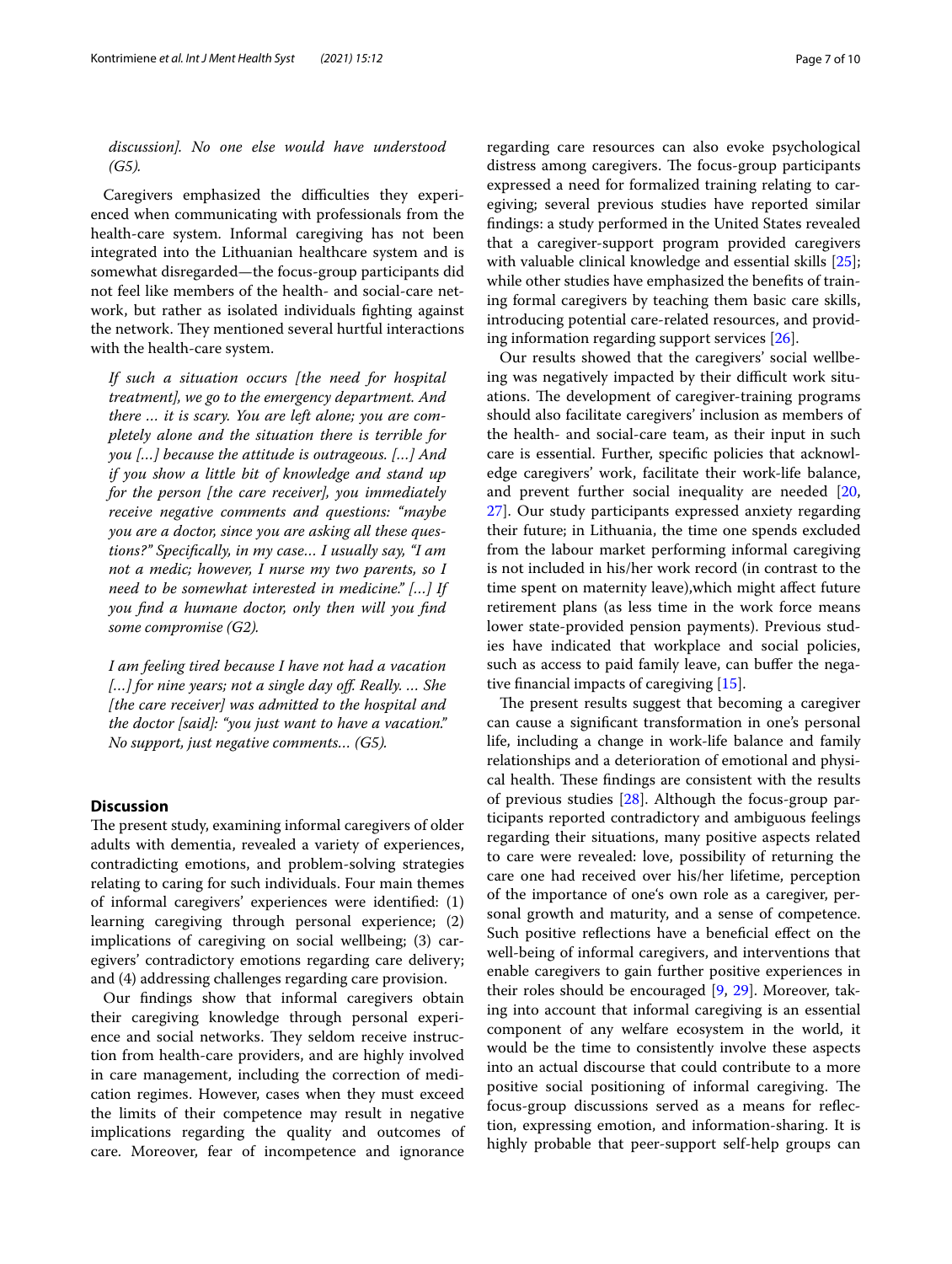provide similar opportunities for caregivers. Engagement in social activities and self-help groups have previously been found to buffer the negative impact of caregiving [\[30](#page-9-6), [31\]](#page-9-7). Possible approaches for reducing high levels of psychological distress and caregiver burden could include providing peer and professional psychological support [[32\]](#page-9-8), enabling caregivers to gain more positive experiences while caregiving and enhancing their sense of coherence [\[11](#page-8-9), [29\]](#page-9-5), and helping caregivers to stay engaged in the workforce [\[15\]](#page-8-12). In particular, improving caregivers' access to peer support, in conjunction with providing internet-based intervention programs, could form an essential part of a comprehensive approach targeting informal care resources [[32\]](#page-9-8). Participants of the aforementioned United-States-based caregiver-support program described the caregiver support groups as a lifeline and a source of much-needed psychological support [[25\]](#page-9-1). Additionally, it should be emphasized that studies have suggested that non-fnancial measures, such as leisure time, psychological assistance, and training in nursing, might have a greater preventive effect on caregivers' health than material support [[6,](#page-8-5) [33](#page-9-9)].

The growing concern regarding the informal approach towards delivering long-term care means that a reshaping of existing care systems is necessary. First, the need for formalization of informal caregivers' status has become evident [\[20](#page-8-17)]. Several studies conducted by the European Commission have examined various legislative aspects of issues relating to informal caregivers, such as work-life balance and the quality of care provided [[4,](#page-8-3) [20\]](#page-8-17). Second, there is a need for more consistent involvement of informal caregivers in continuous care; their need for training through structured programs has been widely discussed in existing research [[3,](#page-8-2) [18,](#page-8-15) [33](#page-9-9), [34](#page-9-10)]. Lastly, potential consequences, such as social and gender inequalities, of the expansion of informal caregiving should be adequately addressed, and protective policies for minimizing the risk of caregiver overburden should be implemented [[15,](#page-8-12) [27](#page-9-3)].

The present research revealed personal and sensitive details regarding the experiences of informal caregivers of older adults with dementia. A more in-depth analysis of this area would be useful for fostering the improvement, development, and organization of care for older adults, which should accommodate the needs of both the care receivers and the informal caregivers.

Research on long term care for older patients with dementia is still missing not only in Lithuania but in other Eastern European countries as well [[35](#page-9-11)]. Refection on cultural and historical backgrounds would also be indisputably valuable as difering courses of development regarding health- and social-care-service structures can shape diferent expectations and needs concerning the care of older adults, as well as regarding the interventions required. Research shows that dementia prevalence rate in Eastern and Western Europe are similar  $[36]$ , and our study suggests that the caregiving experiences are similar as well  $[37, 38]$  $[37, 38]$  $[37, 38]$  $[37, 38]$  $[37, 38]$ . This might open the door to higher applicability of efficient tools for improving dementia care from Western societies to the Eastern European context.

#### **Limitations**

This study has several limitations. Our participants were approached through family physicians and psychiatrists; therefore, it is possible that informal caregivers of patients who are on the records of the social welfare sector would have reported diferent experiences.

Data suggests, that typical care providers for patients with dementia are their spouses or children [\[39](#page-9-15)]. However, almost all of our study participants were from younger generation of care receivers. This random but specifc sample might be due to the care receivers older age (the mean age of the care receivers in our study was 85.6 years of age, meanwhile life expectancy of the Lithuanian population is 74.6 years [\[40](#page-9-16)]). Spouses of such patients are usually in need of the care themselves because of their own state of health (i.e. two focus group participants cared for both parents with dementia). Spouses providing caregiving for patients with dementia might have had a diferent experience, therefore our data might not refect the full range experiences of a typical dementia caregiving.

Further, we may also have missed some of the more negative experiences of target informal caregivers, as some of the caregivers we approached were unable to participate in the study as a result of an inability to fnd a replacement caregiver for their care receiver.

#### **Conclusions**

Becoming a caregiver involves professional and psychological development, but also requires a relevant educational background, a positive attitude, and a supportive environment. Furthermore, this role can foster contradictory feelings and difering problem-solving strategies regarding the care of older adults with dementia. Informal caregiving largely impacts caregivers' emotional, physical, and social wellbeing. Therefore, in order to ease the burden of caregiving and prevent burnout and social disadvantages, a comprehensive approach to supporting such individuals is needed.

#### **Abbreviations**

G1: First focus group; G2: Second focus group; G3: Third focus group; G4: Fourth focus group; G5: Fifth focus group.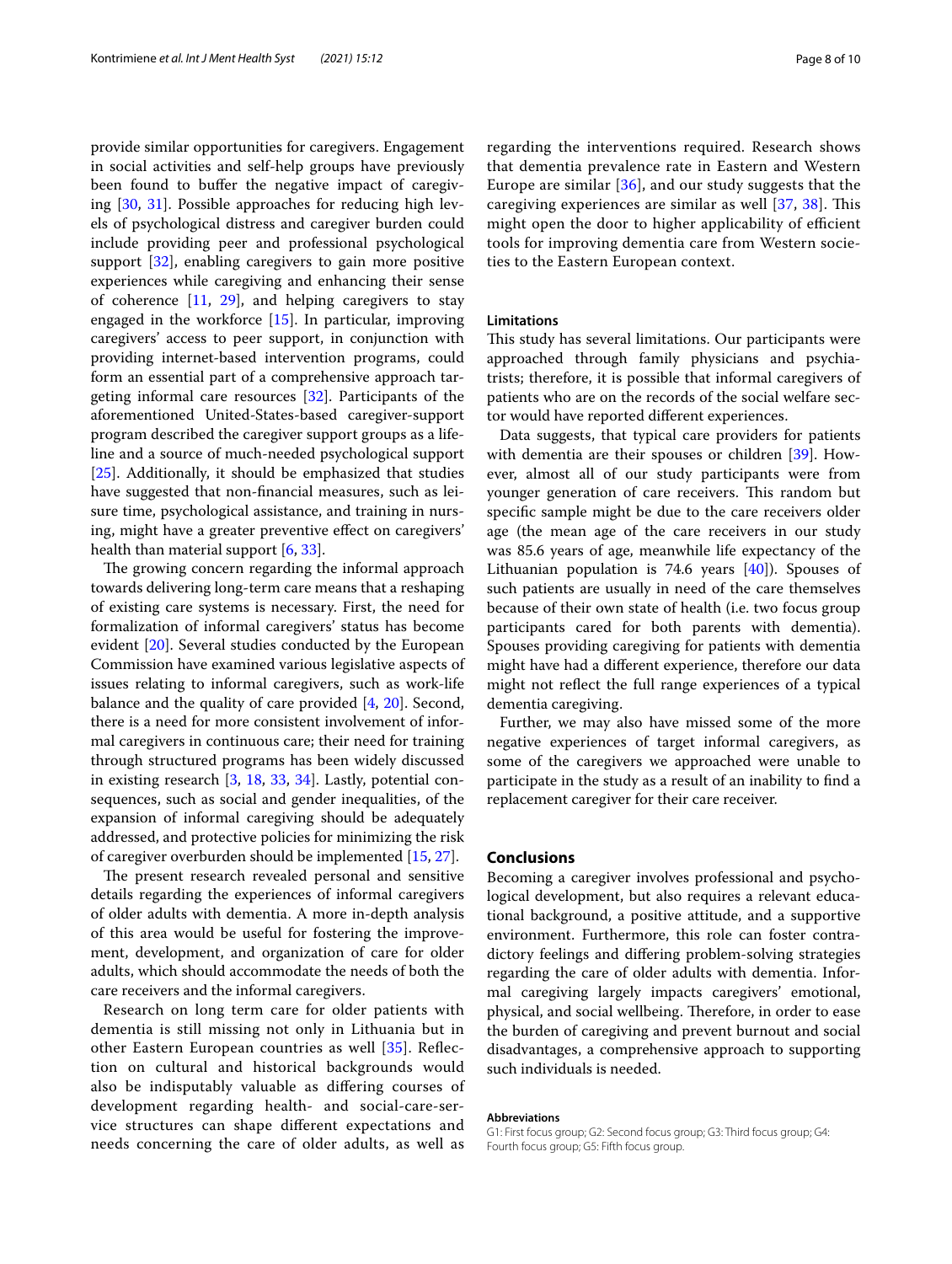#### **Acknowledgements**

We would like to express our gratitude to all of the informal caregivers who participated in the study and shared their sensitive and signifcant information.

#### **Authors' contributions**

All authors participated in conceiving the project and in developing the main conceptual ideas. AK and JS conducted the focus group discussions, LJ and AK analyzed the data. LJ, AK, and JS drafted the manuscript. AB and RG critically revised the manuscript and made important suggestions regarding intellectual content. All authors discussed the results and agreed on the fnal version of the manuscript. All authors read and approved the fnal manuscript.

#### **Funding**

This document was produced based on the project "Integrated Health Care for Senior's Mental Health: Developing an Intersectoral Cooperative Care Model" (S-MIP-17-121), which is funded by the Research Council of Lithuania.

#### **Availability of data and materials**

The datasets generated and/or analyzed during this study are available from the corresponding author on reasonable request.

#### **Ethics approval and consent to participate**

The Regional Committee on Biomedical Research Ethics of Kaunas approved this study on 2018-04-23 (No. BE-2-47). All of the participants provided written informed consent to participate in the study, and their confdentiality was guaranteed. All participants agreed to the audio-recording and subsequent analysis of the interviews. No names are provided in the article.

#### **Consent for publication**

Not applicable.

#### **Competing interests**

The authors declare that they have no competing interests.

#### **Author details**

<sup>1</sup> Department of Family Medicine, Lithuanian University of Health Sciences (LUHS), Mickeviciaus 9, 44307 Kaunas, Lithuania. <sup>2</sup> Department of Nursing and Care, Lithuanian University of Health Sciences (LUHS), Eivenių str. 4, 50161 Kaunas, Lithuania.

## Received: 10 April 2020 Accepted: 14 December 2020

#### **References**

- <span id="page-8-0"></span>Lambert SD, Bowe SJ, Livingston PM, Heckel L, Cook S, Kowal P, et al. Impact of informal caregiving on older adults' physical and mental health in low-income and middle-income countries: a cross-sectional, secondary analysis based on the WHO's study on global ageing and adult health (SAGE). BMJ Open. 2017;7(11):e017236. [https://doi.org/10.1136/bmjop](https://doi.org/10.1136/bmjopen-2017-017236) [en-2017-017236](https://doi.org/10.1136/bmjopen-2017-017236).
- <span id="page-8-1"></span>2 Meijer E, Schout G, Abma T. Am I my brother's keeper? Moral dimensions of informal caregiving in a neoliberal society. Health Care Anal. 2017;25(4):323–37. [https://doi.org/10.1007/s10728-016-0313-7.](https://doi.org/10.1007/s10728-016-0313-7)
- <span id="page-8-2"></span>Stavrianou A, Kafkia T, Mantoudi A, Minasidou E, Konstantinidou A, Sapountzi-Krepia D, et al. Informal caregivers in Greek hospitals: a unique phenomenon of a health system in fnancial crisis. Mater Socio Medica. 2018;30(2):147–52. [https://doi.org/10.5455/msm.2018.30.147-152.](https://doi.org/10.5455/msm.2018.30.147-152)
- <span id="page-8-3"></span>4. Bouget D, Spasova S, Vanhercke B. Work-life balance measures for persons of working age with dependent relatives in Europe. A study of national policies. European Social Policy Network (ESPN). Brussels: European Commission. [https://publications.europa.eu/en/publication-detail/-/publi](https://publications.europa.eu/en/publication-detail/-/publication/ef6ed9fd-9a96-11e6-9bca-01aa75ed71a1/language-en) [cation/ef6ed9fd-9a96-11e6-9bca-01aa75ed71a1/language-en.](https://publications.europa.eu/en/publication-detail/-/publication/ef6ed9fd-9a96-11e6-9bca-01aa75ed71a1/language-en) Accessed 13 Nov 2019.
- <span id="page-8-4"></span>5. Alzheimer's Disease International. The World Alzheimer Report. 2018: the state of the art of dementia research: new frontiers. London: Alzheimer's Disease International (ADI). 2018. [https://www.alz.co.uk/research/World](https://www.alz.co.uk/research/WorldAlzheimerReport2018.pdf?2) [AlzheimerReport2018.pdf?2.](https://www.alz.co.uk/research/WorldAlzheimerReport2018.pdf?2) Accessed 13 Nov 2019.
- <span id="page-8-5"></span>6 Calvó-Perxas L, Vilalta-Franch J, Litwin H, Turró-Garriga O, Mira P, Garre-Olmo J. What seems to matter in public policy and the health of informal caregivers? A cross-sectional study in 12 European countries. PLoS ONE. 2018;13(3):e0194232. [https://doi.org/10.1371/journal.pone.0194232.](https://doi.org/10.1371/journal.pone.0194232)
- 7. Organisation for Economic Co-operation and Development (OECD). Renewing priority for dementia: where do we stand? Policy brief. OECD. 2018. [http://www.oecd.org/health/health-systems/Renewing-priority](http://www.oecd.org/health/health-systems/Renewing-priority-for-dementia-Where-do-we-stand-2018.pdf)[for-dementia-Where-do-we-stand-2018.pdf.](http://www.oecd.org/health/health-systems/Renewing-priority-for-dementia-Where-do-we-stand-2018.pdf) Accessed 13 Nov 2019.
- <span id="page-8-6"></span>8. World Health Organization. Mental health atlas 2017. Licence: CC BY-NC-SA 3.0 IGO. Geneva: World Health Organization. 2018. [http://www.who.](http://www.who.int/mental_health/en/) [int/mental\\_health/en/](http://www.who.int/mental_health/en/). Accessed 13 Nov 2019.
- <span id="page-8-7"></span>9 Boogaard JA, van der Steen JT, de Boer AH, van Groenou MIB. How is end-of-life care with and without dementia associated with informal caregivers' outcomes? Am J Hosp Palliat Care. 2019;36(11):1008–15. [https](https://doi.org/10.1177/1049909119836932) [://doi.org/10.1177/1049909119836932.](https://doi.org/10.1177/1049909119836932)
- <span id="page-8-8"></span>10 Bremer P, Cabrera E, Leino-Kilpi H, Lethin C, Saks K, Sutclife C, et al. Informal dementia care: consequences for caregivers' health and health care use in 8 European countries. Health Policy. 2015;119(11):1459–71. [https://](https://doi.org/10.1016/j.healthpol.2015.09.014) [doi.org/10.1016/j.healthpol.2015.09.014.](https://doi.org/10.1016/j.healthpol.2015.09.014)
- <span id="page-8-9"></span>11 del Pino-Casado R, Espinosa-Medina A, López-Martínez C, Orgeta V. Sense of coherence, burden and mental health in caregiving: a systematic review and meta-analysis. J Afect Disord. 2019;242:14–21. [https://doi.](https://doi.org/10.1016/j.jad.2018.08.002) [org/10.1016/j.jad.2018.08.002](https://doi.org/10.1016/j.jad.2018.08.002).
- <span id="page-8-10"></span>12 Cooper C, Balamurali TBS, Livingston G. A systematic review of the prevalence and covariates of anxiety in caregivers of people with dementia. Int Psychogeriatr. 2007;19(2):175–95. [https://doi.org/10.1017/S104161020](https://doi.org/10.1017/S1041610206004297) [6004297](https://doi.org/10.1017/S1041610206004297).
- 13 Morlett Paredes A, Perrin PB, Peralta SV, Stolf ME, Morelli E, Arango-Lasprilla JC. Structural equation model linking dementia cognitive functioning, caregiver mental health, burden, and quality of informal care in Argentina. Dementia. 2017;16(6):766–79. [https://doi.org/10.1177/14713](https://doi.org/10.1177/1471301215617080) [01215617080.](https://doi.org/10.1177/1471301215617080)
- <span id="page-8-11"></span>14 Zwar L, König H-H, Hajek A. Consequences of diferent types of informal caregiving for mental, self-rated, and physical health: longitudinal fndings from the German Ageing Survey. Qual Life Res. 2018;27(10):2667–79. [https://doi.org/10.1007/s11136-018-1926-0.](https://doi.org/10.1007/s11136-018-1926-0)
- <span id="page-8-12"></span>15 Greenfeld JC, Hasche L, Bell LM, Johnson H. Exploring how workplace and social policies relate to caregivers' fnancial strain. J Gerontol Soc Work. 2018;61(8):849–66. [https://doi.org/10.1080/01634372.2018.14878](https://doi.org/10.1080/01634372.2018.1487895) [95](https://doi.org/10.1080/01634372.2018.1487895).
- <span id="page-8-13"></span>16 Sambasivam R, Liu J, Vaingankar JA, Ong HL, Tan M-E, Fauziana R, et al. The hidden patient: chronic physical morbidity, psychological distress, and quality of life in caregivers of older adults. Psychogeriatrics. 2019;19(1):65–72. [https://doi.org/10.1111/psyg.12365.](https://doi.org/10.1111/psyg.12365)
- <span id="page-8-14"></span>17 Groenewegen PP, Dourgnon P, Greß S, Jurgutis A, Willems S. Strengthening weak primary care systems: steps towards stronger primary care in selected Western and Eastern European countries. Health Policy. 2013;113(1–2):170–9.<https://doi.org/10.1016/j.healthpol.2013.05.024>.
- <span id="page-8-15"></span>18. Křížová E, Janečková H, Běláček J. Family carers' perspectives on integrated community care in the Czech Republic. Cent Eur J Public Health. 2016;24(4):289–96. [https://doi.org/10.21101/cejph.a4463.](https://doi.org/10.21101/cejph.a4463)
- <span id="page-8-16"></span>19 Sheiman I, Shishkin S, Shevsky V. The evolving Semashko model of primary health care: the case of the Russian Federation. Risk Manag Healthc Policy. 2018;11:209–20.<https://doi.org/10.2147/RMHP.S168399>.
- <span id="page-8-17"></span>20. Zigante V. Informal care in Europe-exploring formalisation, availability and quality. Brussels: European Commission B-1049; 2018. [https://ec.europ](https://ec.europa.eu/social/main.jsp?catId=738&langId=en&pubId=8106&type=2&furtherPubs=no) [a.eu/social/main.jsp?catId](https://ec.europa.eu/social/main.jsp?catId=738&langId=en&pubId=8106&type=2&furtherPubs=no)=738&langId=en&pubId=8106&type=2&furth [erPubs](https://ec.europa.eu/social/main.jsp?catId=738&langId=en&pubId=8106&type=2&furtherPubs=no)=no. Accessed 13 Nov 2019.
- <span id="page-8-18"></span>21 Gevorgianiene V, Pilkyte D. Šeimos narių patirtis globojant Alzheimerio liga sergančius artimuosius (Experiences of family members taking care of family members sufering from alzheimer's disease). Socialinėteorija empirija politikairpraktika. 2016;12:21–38. [https://doi.org/10.15388/STEPP](https://doi.org/10.15388/STEPP.2016.12.9815) [.2016.12.9815](https://doi.org/10.15388/STEPP.2016.12.9815) **(In Lithuanian)**.
- <span id="page-8-19"></span>22 Uzaite V, Naujaniene R. Artimųjų, globojančiųsenoamžiausžmogųšei moje, patirti [The experience of caregiver: older age person in family]. Socialinėteorija empirija politikairpraktika. 2006;3:118–30. [https://doi.](https://doi.org/10.15388/STEPP.2006.3.8580) [org/10.15388/STEPP.2006.3.8580](https://doi.org/10.15388/STEPP.2006.3.8580) **(In Lithuanian)**.
- <span id="page-8-20"></span>23. Kontrimiene A, Sauseriene J, Liseckiene I, Valius L, Jaruseviciene L. Insights into the system of care of the elderly with mental disorders from the perspective of informal caregivers in Lithuania. Int J Ment Health Syst. 2019;13:55. <https://doi.org/10.1186/s13033-019-0311-x>.